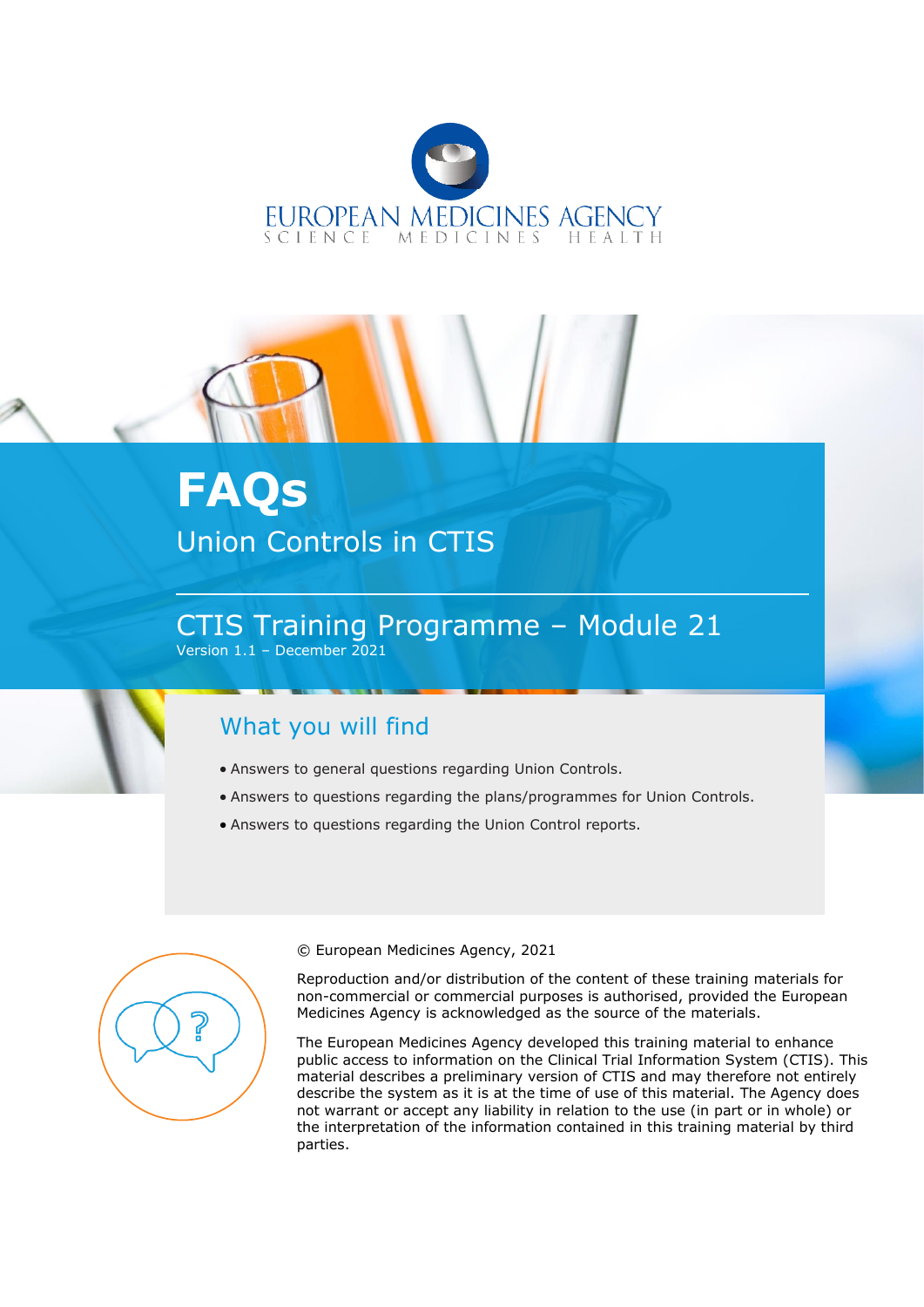# Table of Contents

| 1.2. |                                                                                        |
|------|----------------------------------------------------------------------------------------|
| 1.3. |                                                                                        |
| 1.4. |                                                                                        |
| 1.5. |                                                                                        |
| 1.6. |                                                                                        |
| 1.7. | What is published on the CTIS Public Website about Union Controls?  6                  |
| 1.8. | What is the difference between 'sharing' a Plan / Programme and 'submitting' a         |
|      | 2. Plans / Programmes for Union Controls  7                                            |
| 2.1. |                                                                                        |
| 2.2. | What information do users have to populate on the Plan / Programme for Union           |
|      | 2.3. Can users save a draft of a Plan / Programme for Union Controls form?  7          |
| 2.4. |                                                                                        |
|      | 2.5. How can users share Plans / Programmes for Union Controls? 8                      |
|      | 2.6. How can users update Plans / Programmes for Union Controls? 8                     |
|      | 2.7. How can users remove shared Plans / Programmes for Union Controls? 8              |
| 2.8. | What are the possible statuses of a Plan / Programme for Union Controls? 8             |
| 2.9. | What happens to a Plan / Programme when linked Union Control reports are<br>. 9        |
|      | 2.10. How are users notified about shared, updated, and removed Plans / Programmes for |
|      |                                                                                        |
| 3.1. |                                                                                        |
| 3.2. | What information do users have to populate on the Union Control report form? 9         |
| 3.3. | Can Union Control reports be linked to more than one Plan / Programme?10               |
| 3.4. |                                                                                        |
| 3.5. |                                                                                        |
| 3.6. |                                                                                        |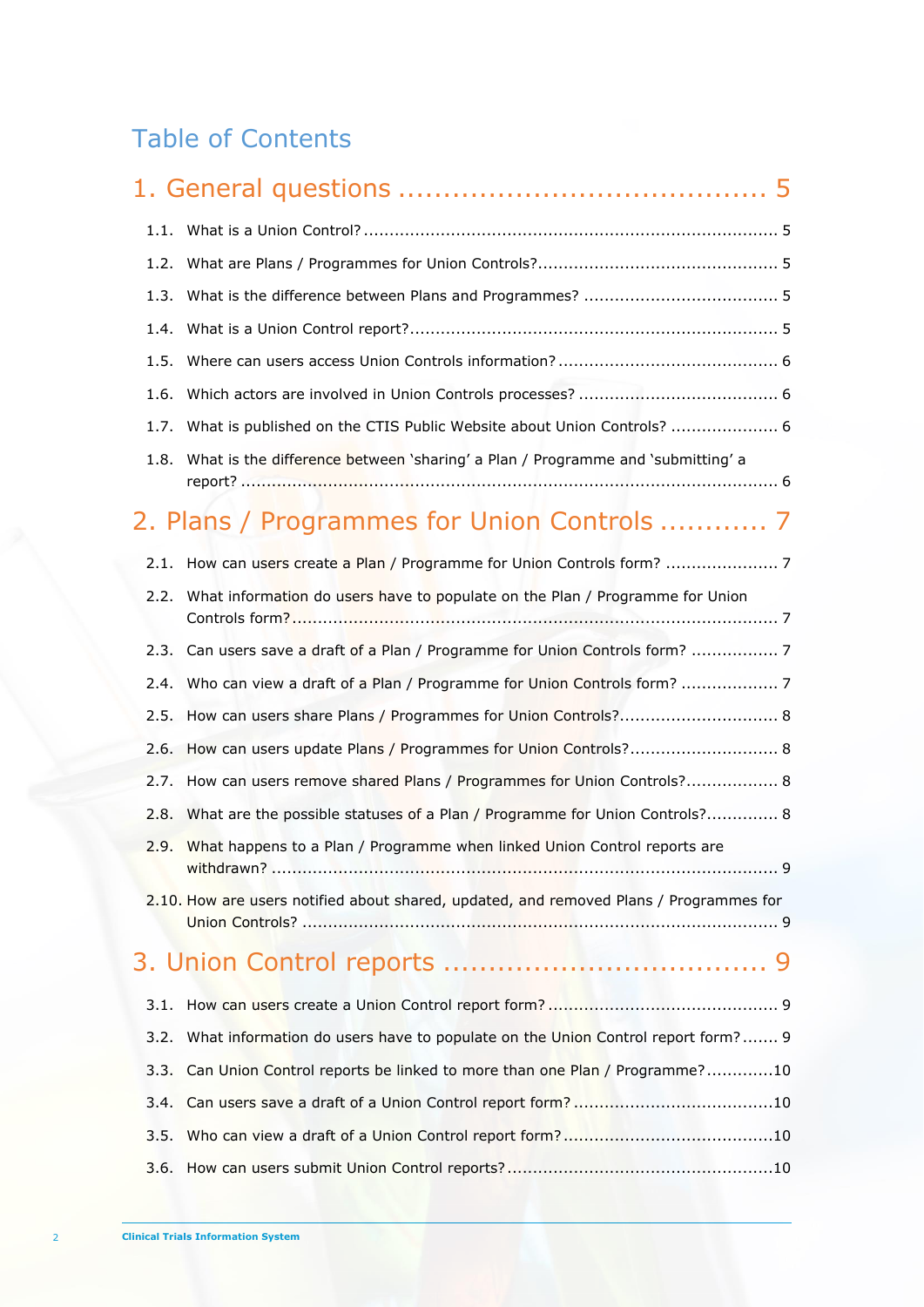| 3.9. What happens to a Union Control report when its corresponding Plan / Programme is |  |
|----------------------------------------------------------------------------------------|--|
| 3.10. What are the possible statuses of a Union Control report? 11                     |  |
| 3.11. How are users notified about submitted, updated, and withdrawn Union Control     |  |
|                                                                                        |  |
|                                                                                        |  |

4.1. [What roles and permissions are involved in the Union Controls processes?](#page-11-1) ............12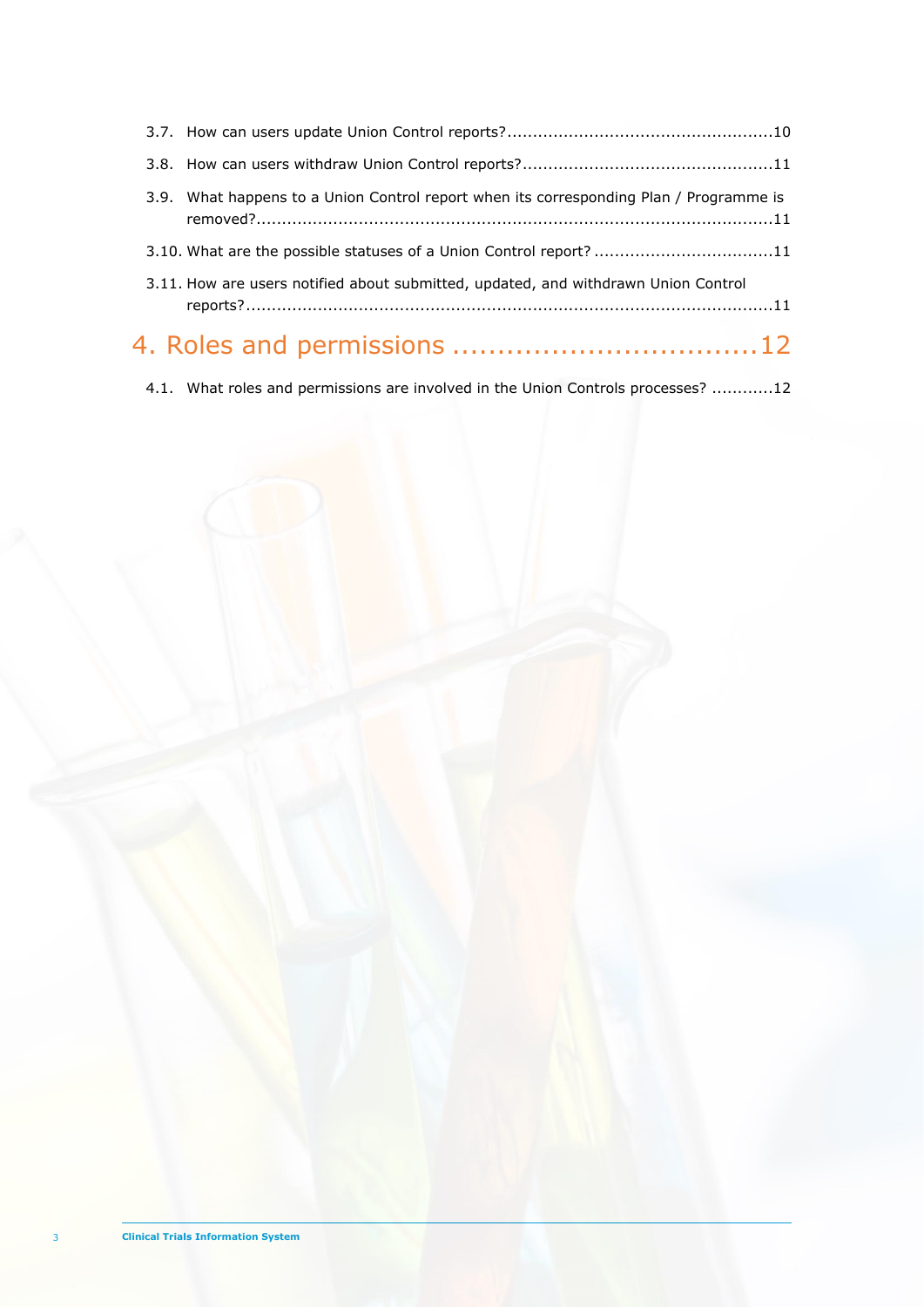# FAQs



In this document, we list common questions regarding *Module 21: Union Controls in CTIS*. They are categorised into general questions regarding the processes of creating and sharing the Plans / Programmes for Union Controls, and creating and submitting Union Controls reports. The specific learning objectives of this module are:

- 1. Remember what a Union Control is and when a European Commission user can create one.
- 2. Understand how to create and submit a Union Control report.
- 3. Understand how to view, download, update and withdraw a Union Control report.
- 4. Understand the roles and permissions involved in the Union Controls process.

We encourage you to read these questions and answers carefully. If you have any questions that are not covered in this document, please contact us at CT. Training@ema.europa.eu so that we can update this document accordingly. This document will be progressively enriched with the input of the experts involved in the validation of the training material, the Master Trainers disseminating the materials, and the end-users.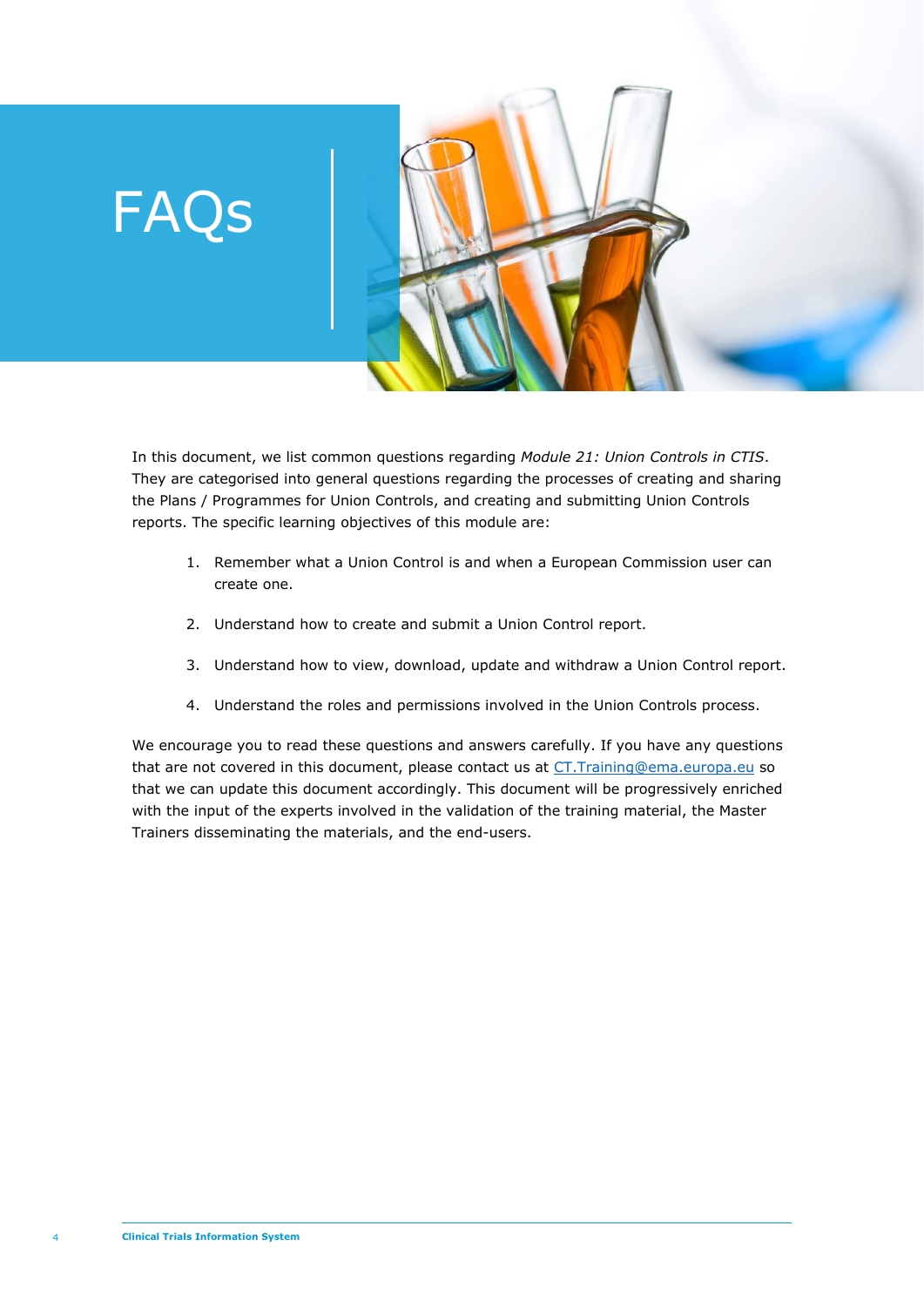# <span id="page-4-1"></span><span id="page-4-0"></span>1. General questions

#### 1.1. What is a Union Control?

According to Article 79 of the Clinical Trial Regulation, $1$  Union Controls are performed by the European Commission in order to verify that the EU/EEA Member States correctly supervise compliance with the Regulation, and to verify that the regulatory system applicable to clinical trials conducted outside the Union ensures that point 8 of the Introduction and general principles contained in Annex I to Directive  $2001/83/EC<sup>2</sup>$  is complied with; or that the regulatory system applicable to clinical trials conducted outside the Union ensures that Article 25(5) of the Regulation is complied with.

#### <span id="page-4-2"></span>1.2. What are Plans / Programmes for Union Controls?

The Plans and Programmes are the internal planning regarding the Union Controls that the European Commission arranges to conduct in both the EU/EEA Member States and third countries, respectively. Both are created outside CTIS, and once ready, they need to be uploaded and shared in the system. These Plans / Programmes are not published on the CTIS Public Website, and each Union Control report will need to be associated with a corresponding Union control plan or programme.

#### <span id="page-4-3"></span>1.3. What is the difference between Plans and Programmes?

The Plans are related to the Union Controls created to supervise the compliance with the Clinical Trial Regulation in the EU/EEA Member States, and the Programmes are related to the Union Controls to verify the regulatory system applicable to clinical trials conducted outside the EU countries.

#### <span id="page-4-4"></span>1.4. What is a Union Control report?

The Union Control report is the outcome document of the control performed by the European Commission. The report is prepared and created outside CTIS, and when ready is uploaded and submitted in CTIS. Each Union control report is associated with a corresponding shared

<sup>1</sup> European Commission, *Regulation (EU) No 536/2014 of the European Parliament and of the Council of 16 April 2014 on clinical trials on medicinal products for human use, and repealing Directive 2001/20/EC*, EU Official Journal L158. 16 of April 2014. Available at: [https://ec.europa.eu/health/sites/default/files/files/eudralex/vol-](https://ec.europa.eu/health/sites/default/files/files/eudralex/vol-1/reg_2014_536/reg_2014_536_en.pdf)[1/reg\\_2014\\_536/reg\\_2014\\_536\\_en.pdf](https://ec.europa.eu/health/sites/default/files/files/eudralex/vol-1/reg_2014_536/reg_2014_536_en.pdf)

<sup>2</sup> European Commission, *Directive (EU) No 2001/83/EC of the European Parliament and of the Council of 6 November 2001 on the Community code relating to medicinal products for human use*, EU Official Journal L311. 28 of November of 2001. Available at: [https://ec.europa.eu/health/sites/default/files/files/eudralex/vol-](https://ec.europa.eu/health/sites/default/files/files/eudralex/vol-1/dir_2001_83_consol_2012/dir_2001_83_cons_2012_en.pdf)[1/dir\\_2001\\_83\\_consol\\_2012/dir\\_2001\\_83\\_cons\\_2012\\_en.pdf](https://ec.europa.eu/health/sites/default/files/files/eudralex/vol-1/dir_2001_83_consol_2012/dir_2001_83_cons_2012_en.pdf)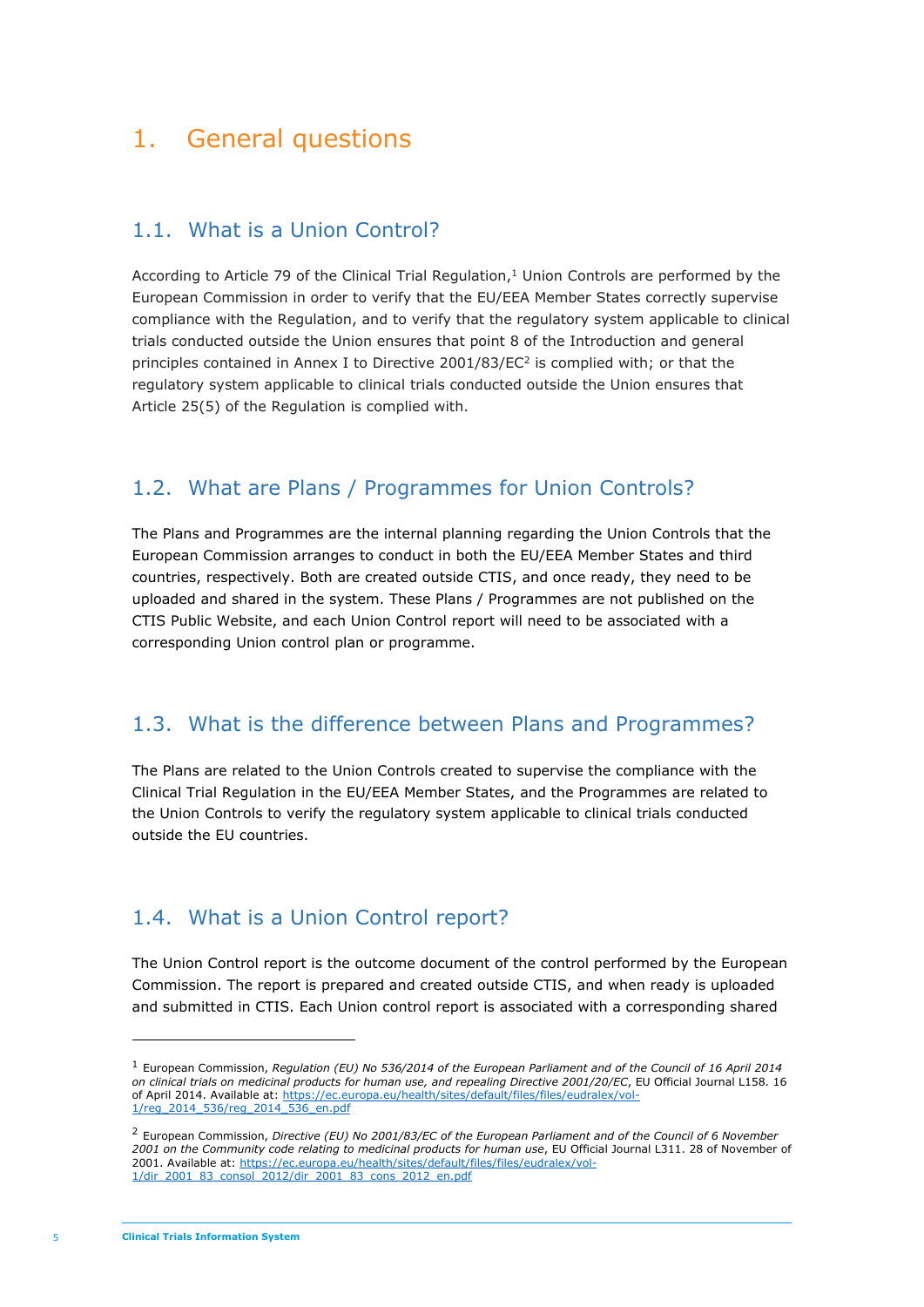Plan / Programme. The Union Control report is published on the CTIS Public Website as soon as it is submitted.

#### <span id="page-5-0"></span>1.5. Where can users access Union Controls information?

In the 'Union Control' tab of the Authority workspace of CTIS, users have access to all shared and removed Plans / Programmes; and submitted and withdrawn Union Control reports. The draft versions of both Plans / Programmes and reports are only visible in the CTIS Authority workspace to the users working on them, or users of the same organisation with the same role.

#### <span id="page-5-1"></span>1.6. Which actors are involved in Union Controls processes?

European Commission users are the actors involved in the creation of Union Controls. Member States users have visibility of both Plans / Programmes and reports being conducted by the European Commission. However, public users have visibility only of the submitted Union Control reports via the CTIS Public Website.

### <span id="page-5-2"></span>1.7. What is published on the CTIS Public Website about Union Controls?

Public users have access to the Union Controls submitted by the European Commission on the 'Union Controls' tab of the CTIS public Website. Users can select one report using the radio button and click on the 'View' button; this way, users can see all the related information regarding the Union Control report via a pop-up window.

Only Union Control reports are published on the CTIS Public Website, once they are submitted by the European Commission. No draft versions of Union Control report forms or Plans / Programmes are made public on the CTIS Public Website, regardless of their status.

# <span id="page-5-3"></span>1.8. What is the difference between 'sharing' a Plan / Programme and 'submitting' a report?

Once users complete a Plan / Programme for Union Controls form, they can click on the 'Share' button. This action will share the Plan / Programme with the rest of the authority users. Plans / Programmes are only available on the Authority workspace.

Once users complete a report form, they can click on the 'Submit' button to share it with the rest of the authority users. The difference regarding the shared Plans / Programmes is that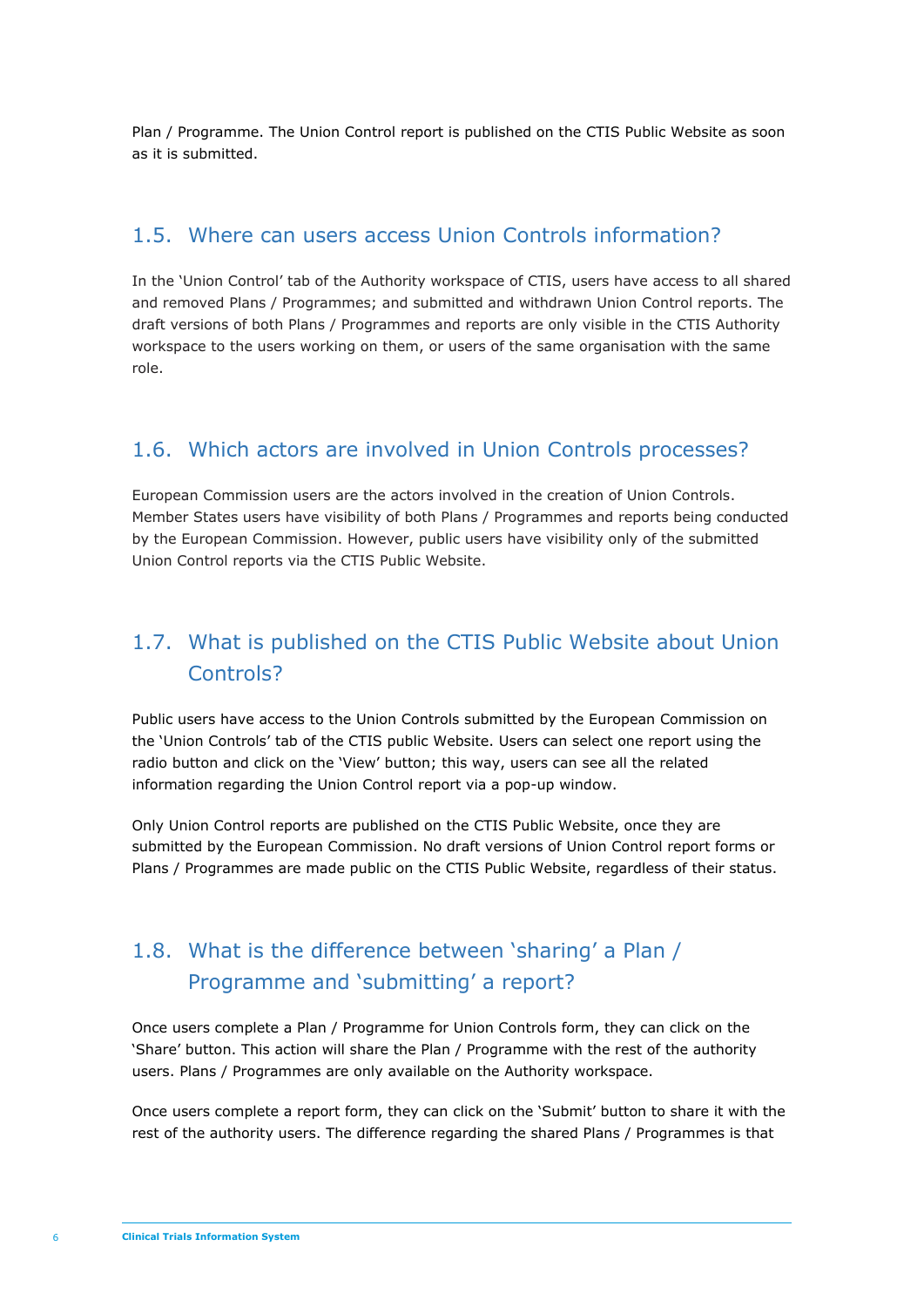the submitted Union Control reports will also be automatically published on the CTIS Public Website as soon as they are submitted.

# <span id="page-6-1"></span><span id="page-6-0"></span>2. Plans / Programmes for Union Controls

#### 2.1. How can users create a Plan / Programme for Union Controls form?

Users can access the 'Union Controls' tab in CTIS in order to view the Plans / Programmes for the Union Controls conducted. Then users with the appropriate roles (i.e. Union Controller Preparer, and Union Controller Submitter) can create a Plan / Programme for Union Controls form by clicking on the '+ New' button on the top right corner of the 'Union Controls' tab in CTIS and start populating the form.

### <span id="page-6-2"></span>2.2. What information do users have to populate on the Plan / Programme for Union Controls form?

The Plan / Programme for Union Controls form is articulated into a single section where the user can include information regarding the dates of the Plan / Programme, the type, and the necessary documents (i.e. the Plan or Programme and supporting documentation, if needed).

#### <span id="page-6-3"></span>2.3. Can users save a draft of a Plan / Programme for Union Controls form?

Users can click on 'Save' button to create a draft and keep working on it at a later stage in case they have not finished it. This is only an option and not a mandatory step in the process. Before sharing it, users are expected to complete all mandatory fields marked with an asterisk on the form.

### <span id="page-6-4"></span>2.4. Who can view a draft of a Plan / Programme for Union Controls form?

The draft versions of the Plans / Programmes for Union Controls forms are only visible in the CTIS Authority workspace to the users working on them, or users of the same organisation with the same role.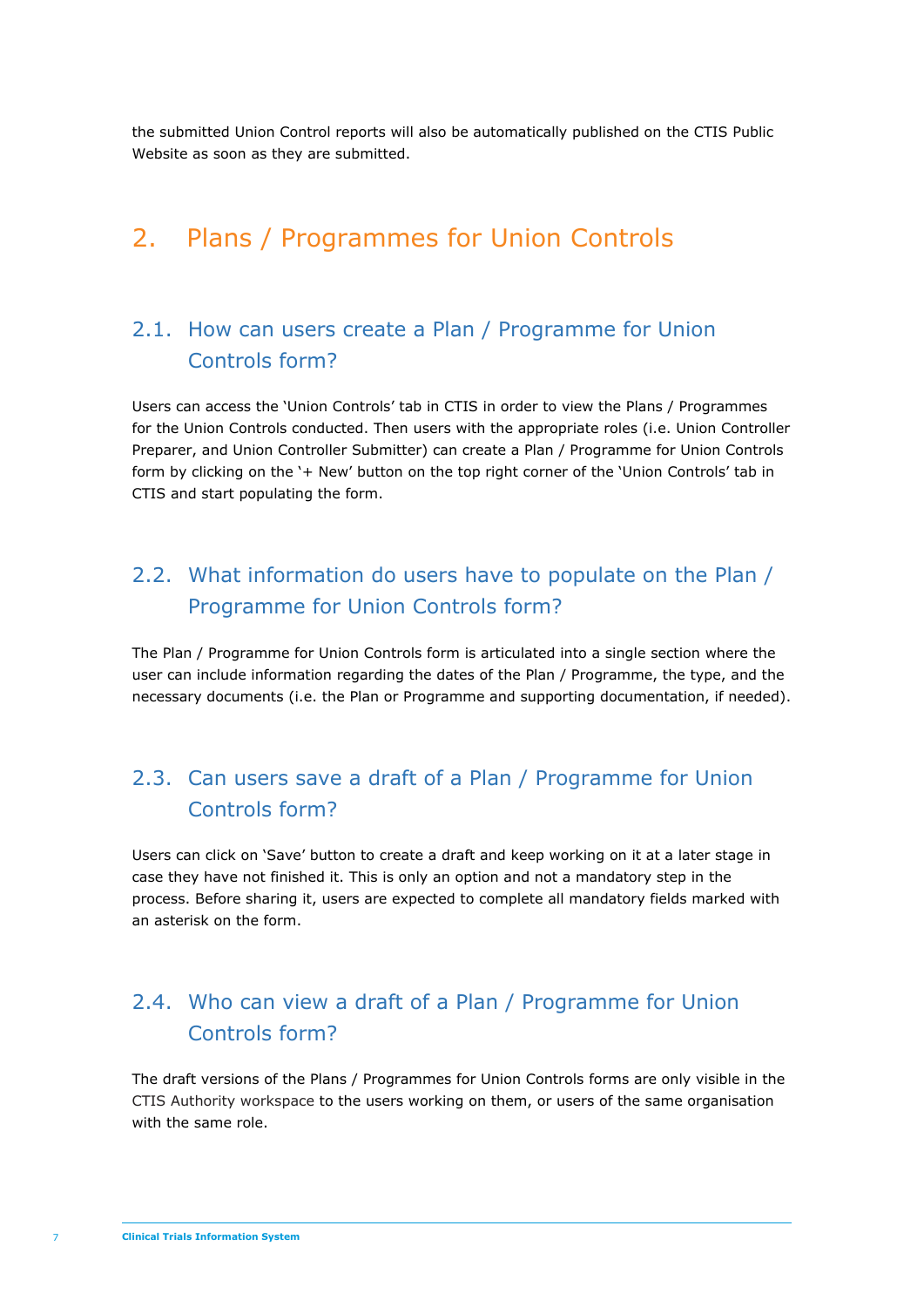# <span id="page-7-0"></span>2.5. How can users share Plans / Programmes for Union Controls?

Once users complete the Plans / Programmes for Union Controls form, they can click on the 'Share' button to share it with the rest of the authority users. After clicking on the 'Share' button, the Plan / Programme for Union Controls will be listed below as a shared Plan / Programme with the corresponding Union Control Plan / Programme ID, share date and the status.

### <span id="page-7-1"></span>2.6. How can users update Plans / Programmes for Union Controls?

Users can update a shared Plan / Programme for Union Controls in order to change any details by clicking on the pencil icon. The Plan / Programme form will open, and users will be able to update all details of it, except the ID number. Once the necessary updates are done, users can click on the 'Update' button. Back in the 'Union Controls' tab in CTIS, the Plan / Programme will be listed as a new version of it. A new versioning button will be enabled, listing all the versions of that shared Plan / Programme.

# <span id="page-7-2"></span>2.7. How can users remove shared Plans / Programmes for Union Controls?

Users can remove Plans / Programmes that have been previously shared. They can start this process by clicking on the pencil icon of a Plan / Programme on the CTIS 'Union Controls' tab. This action will open the Plan / Programme form, and users will be able to remove it by clicking on the 'Remove' button; after clicking on the 'Confirmation' button, the previously shared Plan / Programme will be listed below with the status of 'Removed', and no other actions can be taken.

# <span id="page-7-3"></span>2.8. What are the possible statuses of a Plan / Programme for Union Controls?

The Plan / Programme for Union Controls can have three possible statuses:

- **Draft:** The Plan / Programme for Union Controls form has not yet been submitted, and a user is currently working on it.
- **Shared:** The Plan / Programme for Union Controls form has been shared. The status remains as 'Shared' when users update the Plan / Programme for Union Controls. The Union Control is visible to the other users having access to the CTIS Authority workspace.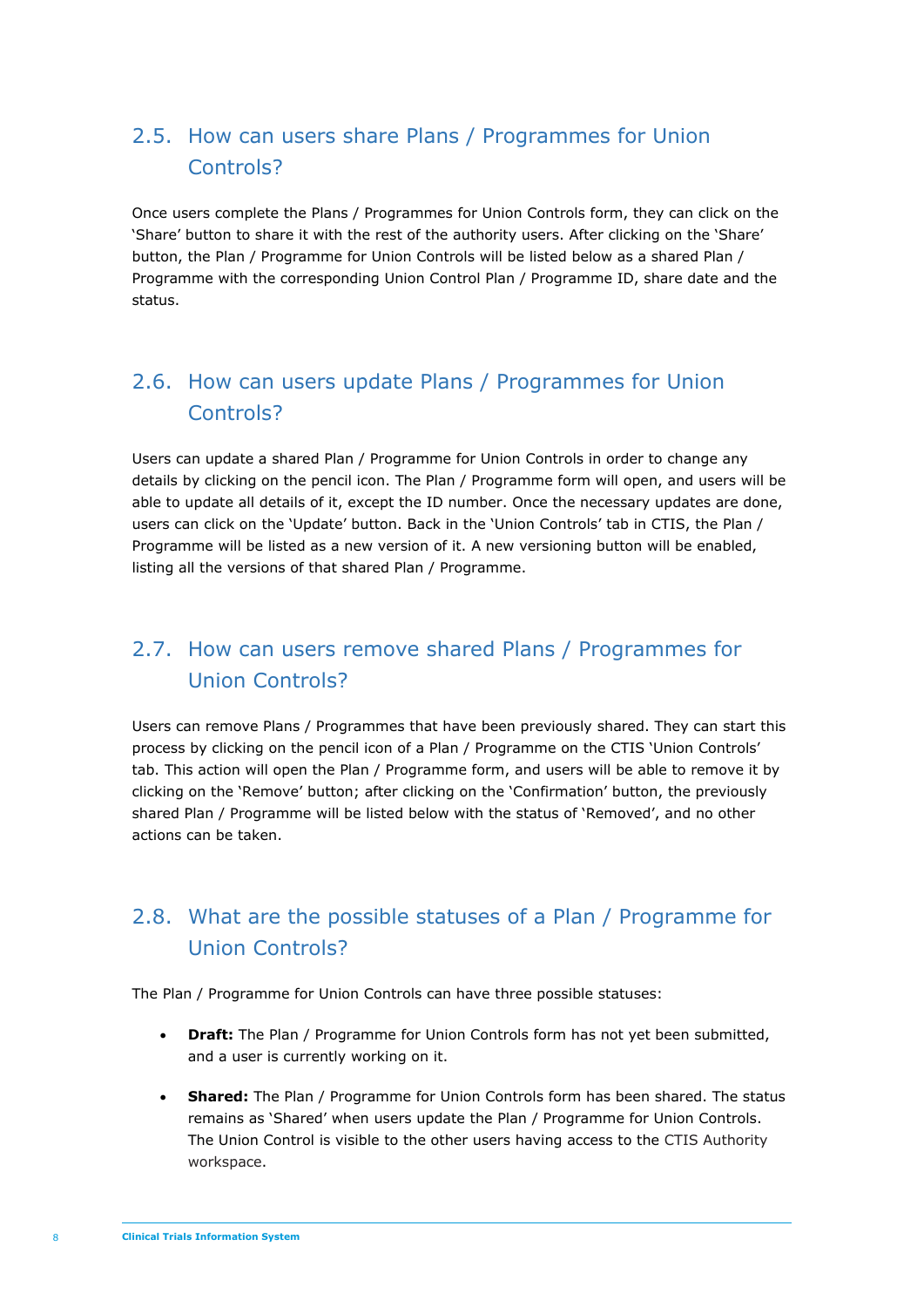• **Removed:** The Plan / Programme for Union Controls has been removed.

#### <span id="page-8-0"></span>2.9. What happens to a Plan / Programme when linked Union Control reports are withdrawn?

The status of the Plans / Programmes will not be affected when its corresponding Union Control reports are withdrawn.

# <span id="page-8-1"></span>2.10.How are users notified about shared, updated, and removed Plans / Programmes for Union Controls?

All Member States and the EMA users in CTIS receive a notice when the European Commission users share a Plan / Programme for Union Controls. In addition, all Member States and the EMA users will receive a notice when the European Commission users update or remove a Plan / Programme for Union Controls.

# <span id="page-8-3"></span><span id="page-8-2"></span>3. Union Control reports

#### 3.1. How can users create a Union Control report form?

Users can access the 'Union Controls' tab in CTIS in order to view the Union Control reports section, below the Plans / Programmes for Union Controls. Then users with the appropriate roles (i.e. Union Controller Preparer and Union Controller Submitter) can create a Union Control report form by clicking on the '+ New' button on the right of the 'Reports' section of the 'Union Controls' tab in CTIS and start populating the form.

### <span id="page-8-4"></span>3.2. What information do users have to populate on the Union Control report form?

Users can include in the Union Control report form information regarding the corresponding Union Control Plan / Programme (UCP) ID, the European Commission internal identification code for the Union Control report, the dates of the Union Control, the countries, the purpose of the control, and the necessary documents (i.e. the Union Control report and supporting documentation, if needed).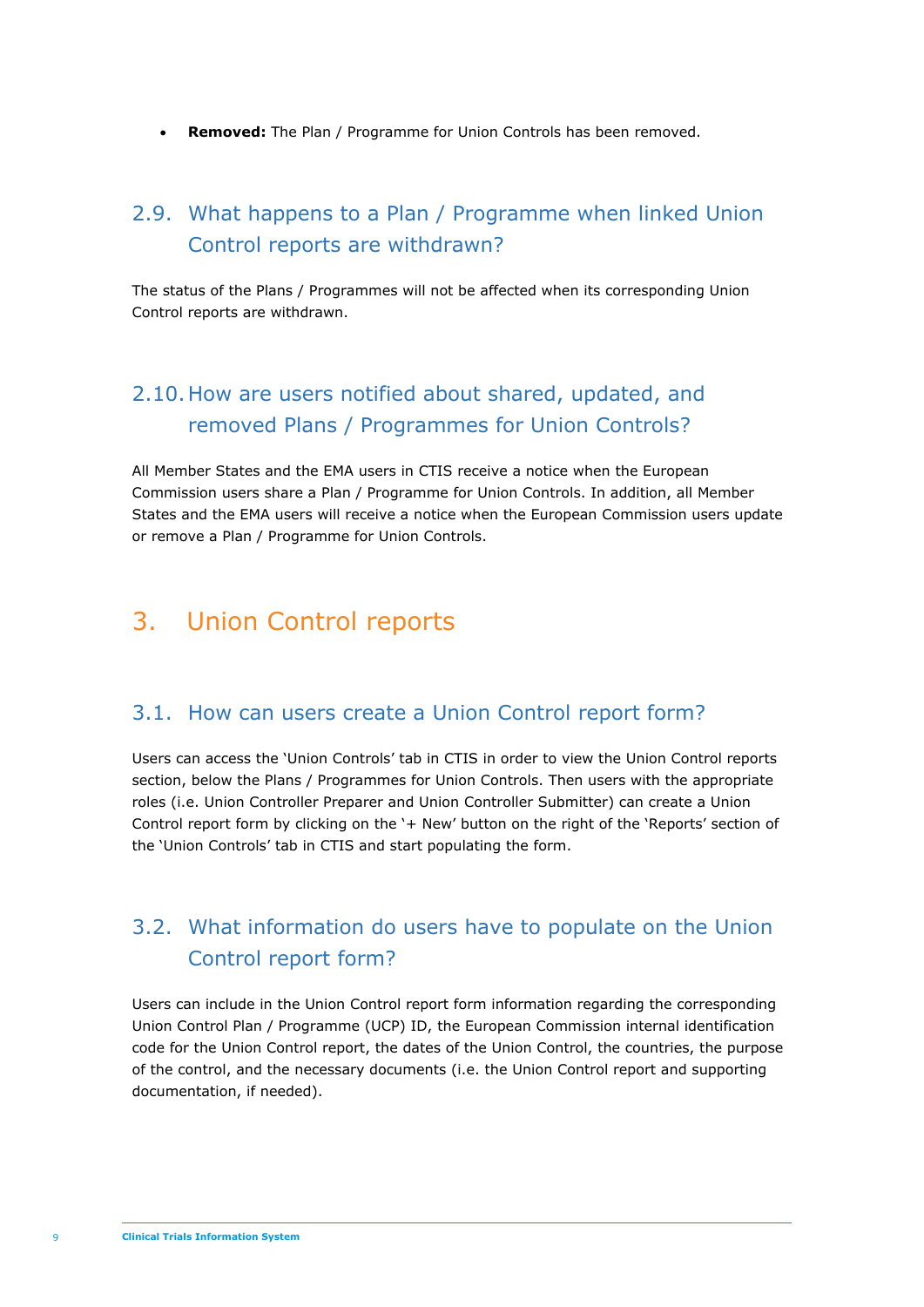# <span id="page-9-0"></span>3.3. Can Union Control reports be linked to more than one Plan / Programme?

No. Users are required to link each Union Control report to a single existing shared Plan / Programme. This can be done by typing the Union Control Plan / Programme (UCP) ID in the appropriate field in the Union Control report form.

#### <span id="page-9-1"></span>3.4. Can users save a draft of a Union Control report form?

Users can click on 'Save' button to create a draft and keep working on it at a later stage in case they have not finished it. This is only an option and not a mandatory step in the process. Users are expected to complete all mandatory fields marked with an asterisk on the form and upload a Union Control report for publication before submitting the report.

#### <span id="page-9-2"></span>3.5. Who can view a draft of a Union Control report form?

The draft versions of the Union Control reports forms are only visible in the secure domain to the users working on them, or users of the same organisation with the same role.

#### <span id="page-9-3"></span>3.6. How can users submit Union Control reports?

Once users complete the Union Control report form, they can click on the 'Submit' button to make it accessible to the rest of the authority users. At this point, it will be automatically available to the CTIS Public Website. After clicking on the 'Submit' button, it will be listed below as a submitted Union Control report with the corresponding submission date and status.

#### <span id="page-9-4"></span>3.7. How can users update Union Control reports?

Users can update a submitted Union Control report in order to change any details by clicking on the pencil icon of a report on the list of Union Control reports on the CTIS 'Union Controls' tab. The Union Control report form will open, and users will be able to update all details of it (e.g. users can upload newer versions of documents in the form). Once the necessary updates are made, users can click on the 'Update' button to update the Union Control report, and they will go back to the 'Union Controls' tab in CTIS, where the Union Control reports will be listed as a new version of it. A new action button will be enabled, listing all the versions of that updated Union Control report.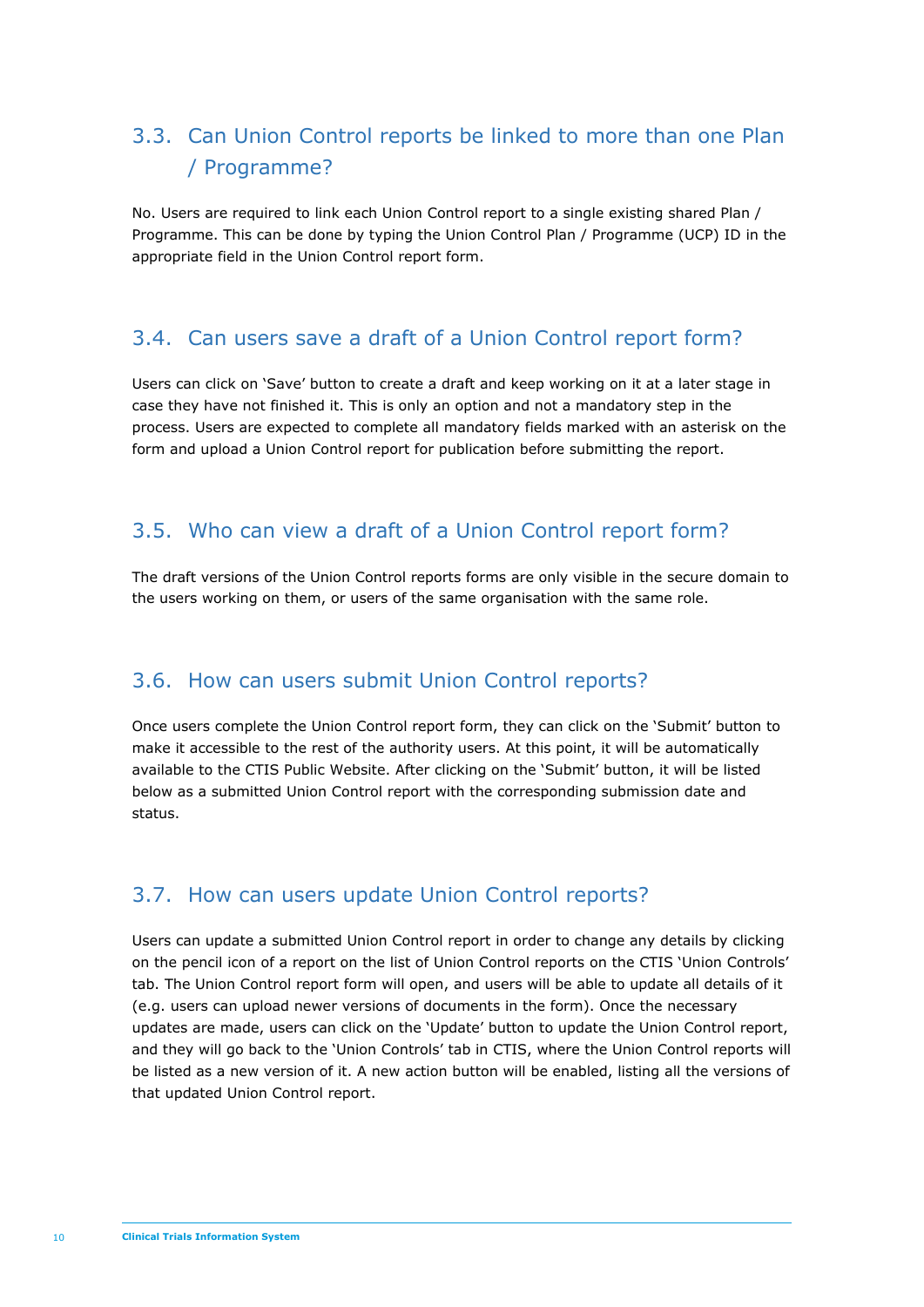#### <span id="page-10-0"></span>3.8. How can users withdraw Union Control reports?

Users can withdraw Union Control reports that have been submitted. They can start this process by clicking on the pencil icon of a report on the list of Union Control reports on the CTIS 'Union Controls' tab. This action will open the Union Control report form, and users will be able to withdraw it by clicking on the 'Withdraw' button; after clicking on the confirmation button, the previously submitted Union Control report will be listed below with the status of 'Withdrawn', and no other actions can be taken.

# <span id="page-10-1"></span>3.9. What happens to a Union Control report when its corresponding Plan / Programme is removed?

The status of the Union Control report will not be affected by its corresponding Plans / Programmes being removed.

#### <span id="page-10-2"></span>3.10.What are the possible statuses of a Union Control report?

The Union Control reports can have three possible statuses:

- **Draft:** The Union Control report form has not yet been submitted, and a user is currently working on it.
- **Submitted:** The Union Control report form has been submitted. The status remains as 'Submitted' when users update a Union Control report.
- **Withdrawn:** The Union Control report has been withdrawn.

# <span id="page-10-3"></span>3.11.How are users notified about submitted, updated, and withdrawn Union Control reports?

All Member States and the EMA users in CTIS receive a notice when the European Commission users submit a Union Control report. In addition, all Member States and the EMA users will receive a notice when the European Commission users updates or withdraws a Union Control report.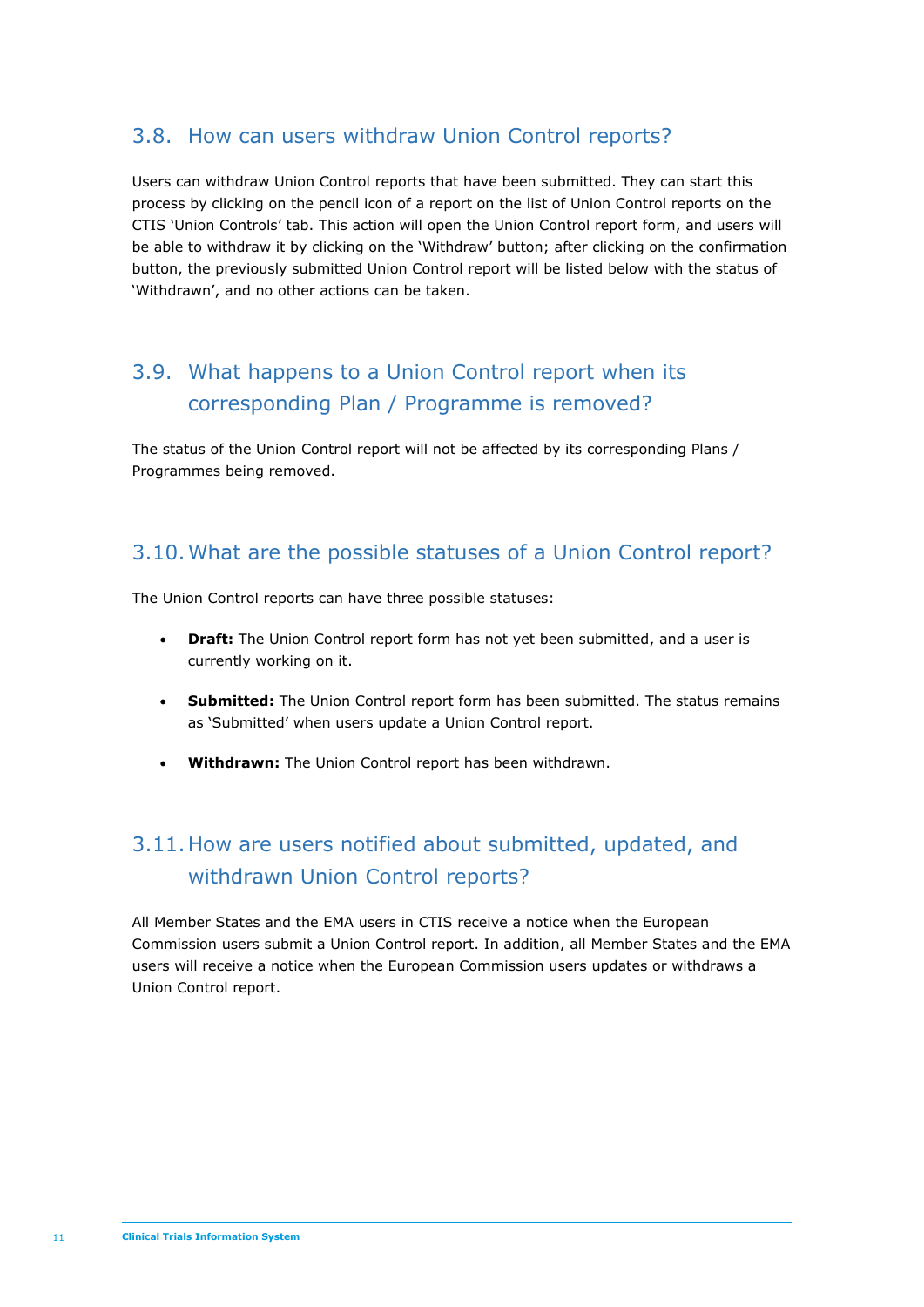# <span id="page-11-0"></span>4. Roles and permissions

# <span id="page-11-1"></span>4.1. What roles and permissions are involved in the Union Controls processes?

There are four main roles involved in the Union Controls process: three business roles and one European Commission Administrator. The business roles are linked to permissions structured in a cascade approach, so that each level includes the permissions of the lower levels. Below we list the different permissions for the three Union Controller roles:

- **Manage role assignment; View users roles and requests:** EC Admin
- **Update/Withdraw/Submit Union Control reports:** Union Controller Submitter.
- **Create Union Control reports / Plans; Delete draft Union Control reports; Delete Plans / Programmes for Union Controls; Share Plans / Programmes for Union Controls:** Union Controller Preparer.
- **View Union Control reports; View Union Control Plans / Programmes for Union Controls:** Union Controller Viewer.